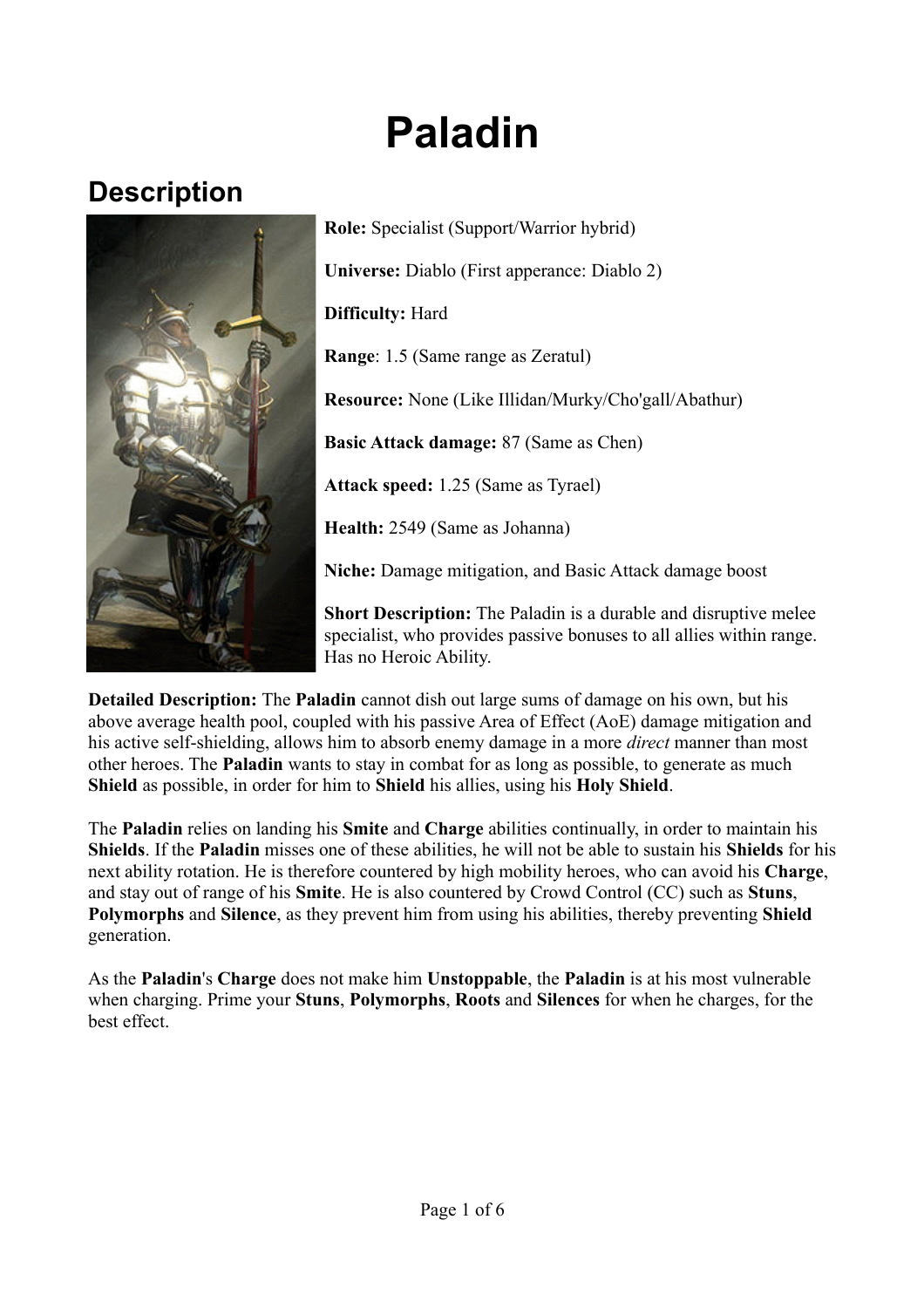# **Abilities**



**Smite (Q)**

 **Shield bash that knocks back enemies, rendering them neutral**

**Debuff duration:** Until knockback effect ceases (Roughly 0.2 seconds)

**Target type:** Fan AoE ability

**Valid targets:** All non-structure enemy units

**Cast range:** Shares range with The Paladin's Basic Attack range

**Knockback range:** Same as **Diablo**'s **Shadow Charge**

**Shield amount:** 2.5% of **Paladin**'s maximum HP for every enemy hero hit

**Shield duration:** 6 seconds (extendible with **Paladin**'s other shielding abilities)

**Cooldown:** 4 seconds

**Detailed description: Smite** allows the **Paladin** to knockback an enemy within melee range, stunning them until the knockback ceases. **Smite** deals a small amount of damage to the target, but enemies that are still under the effect of the knockback are smitten. **Smitten** enemies are considered neutral. This renders them susceptible to damage from both teams, allowing the **Paladin** to use his enemies to block hostile skillshots, and preventing all healing done on the target during the duration. **Smitten** enemies only take 10% damage from friendly fire. If friendly fire kills a **Smitten** enemy, the **Paladin** is considered responsible for the kill. **Smitten** can be dispelled by **Cleanse**, and obeys **Unstoppable**. Also extends the duration of **Shields** from external sources, such as those from **Brightwing** and **Tassadar.**

#### **Charge (W)**

 **Charges to target location, converting all damage received to Shields**

**Slow duration:** 1.25 seconds

**Slow amount:** 20%

**Target type:** Straight line skillshot

**Cast range:** Same as **Muradin**'s **Dwarf Toss**

**Shield amount:** All damage received, + 10% of **Paladin**'s maximum HP

**Shield duration:** 6 seconds (extendible with **Paladin**'s other shielding abilities)

**Ignores collision:** Ally non-structure collision only

**Unstoppable:** No

**Cooldown:** 6 seconds

**Detailed description: Charge** allows the **Paladin** to charge to a targeted location, dashing there with righteous haste. The **Paladin** absorbs all damage received while charging, and converts the damage to **Shields**. **Charge** does not ignore enemy collision, and **Charge** will stop pre-emptively, if collision is made with either the terrain, or enemy heroes. If the **Paladin** collides with an enemy, that enemy is then **Slowed**. Also extends the duration of **Shields** from external sources, such as those from **Brightwing** and **Tassadar.**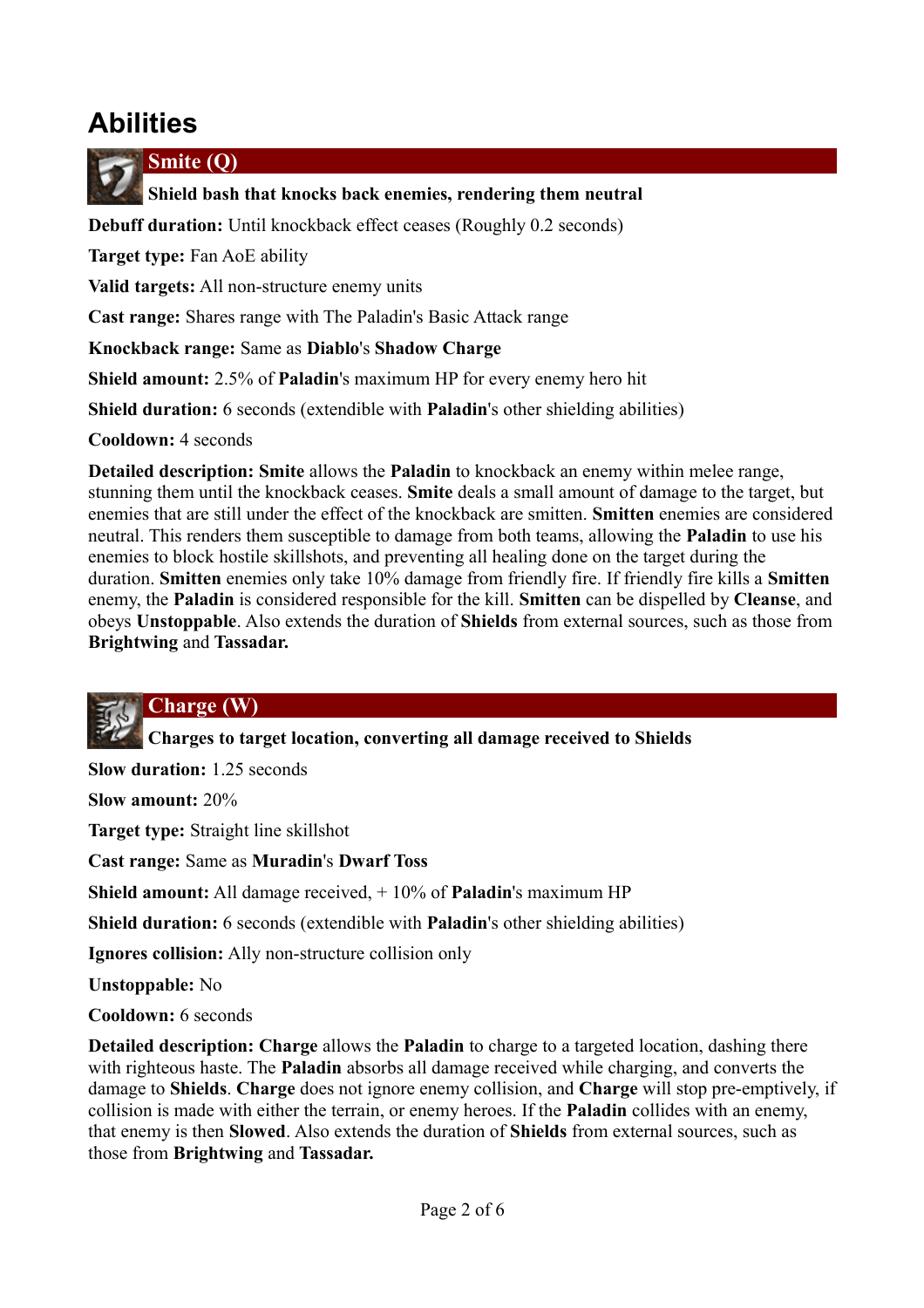**Holy shield (E)**

#### **Gain a Shield relative to the number of allies in range, then distribute ALL Shields**

**Cast time:** 0.5 seconds

**Target type:** Ground AoE effect, centred on self

**Valid targets:** All non-structure allies. The Paladin is also considered a valid target for shield generation, but is not considered a valid target for shield distribution.

**Shield amount:** Boost all existing **Shields** on the **Paladin** by 10% for every ally within range.

**Shield duration:** 1.5 second on self, 3 seconds on allies (NOT extendible by any means, overwrites all current shield durations)

**Cast range:** Same as **Tyrael**'s **Righteousness**

**Cooldown:** 80 seconds

**Cooldown on interrupt:** 10 seconds

**Shield cap:**

#### **Allied Heroes:**

**Assassin & Specialist:** 25% of their maximum HP

**Support:** 30% of their maximum HP

**Warrior:** 35% of their maximum HP

#### **Allied Summons:**

**Basic summons:** 25% of their maximum HP

**Heroic summons:** 50% of their maximum HP

**Trait summons:** 15% of their maximum HP

#### **Allied Minions:**

**Lane minions:** 15% of their maximum HP

**Objective spawned minions:** 25% of their maximum HP

#### **Allied Mercenaries:**

**Boss & Objective:** 5% of their maximum HP

**Knight camp:** 20% of their maximum HP

**Siege camp:** 15% of their maximum HP

**Detailed description:** The **Paladin** overloads himself with a massive **Holy Shield** for a short duration. The strength of the **Shield** scales with every non-structure ally in range of the initial cast. ALL allies within range of the initial cast is marked with a holy symbol, signifying who is shielded once the **Paladin**'s own **Holy Shield** expires. When the **Paladin**'s **Holy Shield** expires, ALL allies who were marked with a holy symbol receives their own **Holy Shield**, the cap of which is based on the unit in question. The **Paladin** will not be affected by the distributed **Holy Shield**, after his own **Holy Shield** expires. The **Paladin** cannot distribute more **Shields** than the amount of **Shields** he had, when his **Holy Shield** expired. If an ally who was marked with a holy symbol dies before the **Paladin**'s **Holy Shield** expires, then all of the **Shields** that ally would have received will be lost. **Holy Shield** accepts ALL **Shields** on the **Paladin**, including **Shields** from external sources, such as **Tassadar** or **Brightwing**.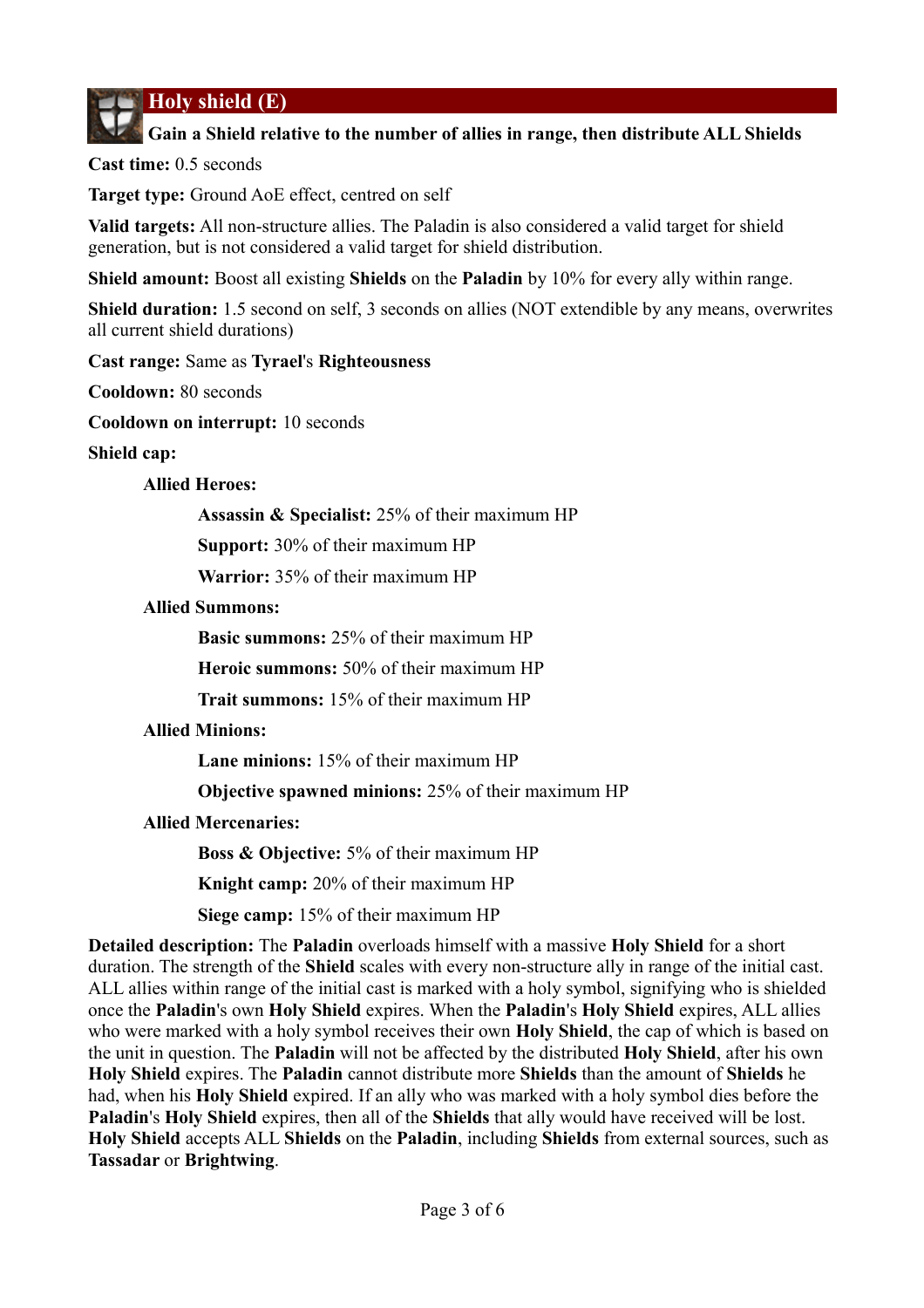**Holy Aura (Trait)**

#### **The Paladin can swap between multiple Auras that provide a passive effect**

**Aura duration:** Until swapped

**Target type:** Passive AoE benefit, centred on caster

**Valid targets:** All non-structure, non-mercenary and non-objective allies, and himself

**Aura range:** Same as **Holy Shield**

**Aura activation delay:** The active **Aura** has a 0.2 second delay before activating it's effect, after the initial swap

**Detailed description:** The **Paladin** possesses 3 unique **Auras**, that he can switch between at will: **Might**, **Defiance** and **Salvation**. At level 10, the Paladin may pick up one of two new **Auras**: **Sanctuary** and **Holy Freeze**. Additionally, all Auras receive new benefits at every talent tier, expect for the Heroic tier. Only 1 **Aura** may ever be active at any time.



#### **Might (1) [Basic Aura]**

 **The Paladin increases the Basic Attack damage of all allies**

**Damage increase:** 7.5% Basic Attack damage increase. Stacks with other **Auras**, such as **Tyrande**'s **Trueshot Aura**.



#### **Defiance (2) [Basic Aura]**

 **The Paladin provides all allies with a resistance to Basic Attack damage**

**Damage reduction:** 12.5% Basic Attack damage reduction. Stacks with other sources of **Block**, such as **Murky**'s **Fishtank** or **Brightwing**'s **Pixie Dust**.



**Salvation (3) [Basic Aura]**

 **The Paladin provides all allies with a resistance to ability damage**

**Damage reduction**: 12.5% ability damage reduction. Stacks with other sources of ability damage reduction, such as **Spell Shield**, and **Brightwing**'s **Shield Dust**.



#### **Sanctuary (4) [Heroic Aura]**

 **All affected allied players periodically knocks back nearby enemies.**

**Cooldown:** 10 seconds (The cooldown always ticks down, even when another **Aura** is active)

**Cast range:** Half the range of **Brightwing**'s **Soothing Mist**.



#### **Holy Freeze (4) [Heroic Aura]**

 **All affected allied players slow enemies with every attack and ability.**

**Slow duration:** 1.5 second

**Slow amount:** 20%. Slows both movement speed and attack speed.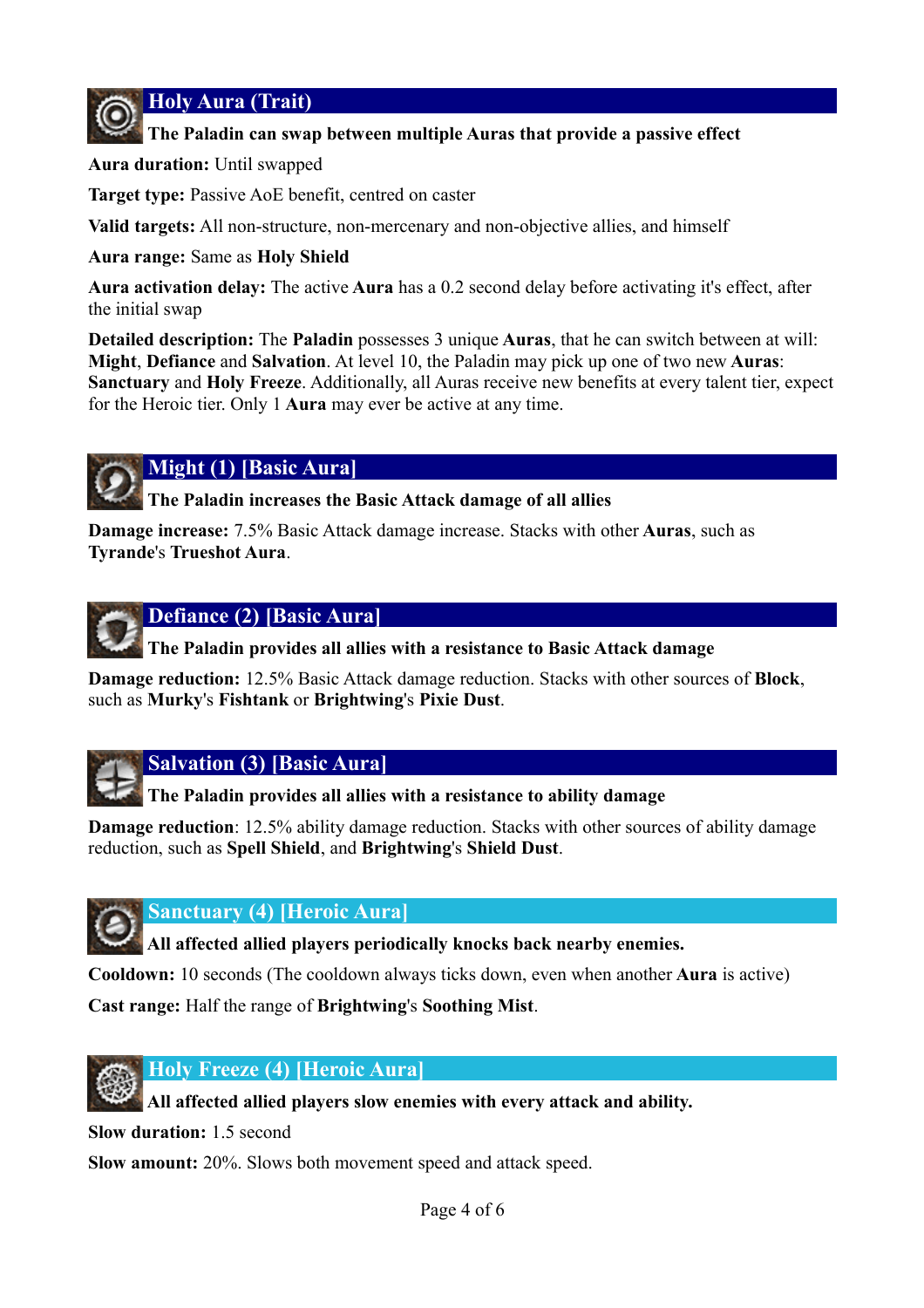# **Talents**

### **Level 1**

**[Quest] Zealous Devotion:** Gathering regeneration globes permanently increases shields gained through basic abilities by 1%, capping at 30%. When 30 globes have been collected, HP is permanently increased by 400.

**[Quest] None Shall Pass:** Absorbing ability damage with **Charge** decreases the cooldown of **Holy Shield** by 0.1 second, capping at 20 seconds. When 200 sources of ability damage have been absorbed, **Shield** duration of **Smite** and **Charge** increases by 2 seconds.

**Holy Defence: Smite** now provides 1 charge of **Block** for every enemy hero hit.

**[Passive] Zakarum's Reach:** Increase your Basic Attack range by 160%.

### **Level 4**

**[Automatically Acquired] Aura up!: Salvation** now heals allies for 5% of their damage dealt through abilities. Whenever an ally affected by **Defiance** dies or kills an enemy, heal your allied players for 2.5% of the maximum MP and HP of the deceased. **Might** now also increases affected allied players' movement speed by 10%.

**Knock Off!:** Increases the range of **Smite**'s knockback by 50%, thereby also extending the duration of **Smitten** from 0.2 seconds to 0.3 seconds.

**Holy Shielding:** When **Charge** passes through an allied hero, that hero gains **Shields** equal to 3% of their maximum HP.

**[Active] Holy Ward:** Places a ward on the ground, that heals all allies in range for 1% of their maximum HP every second, for 20 seconds. 45 second cooldown.

### **Level 7**

**[Automatically Acquired] Aura up!: Salvation** now also passively recovers 1.5 MP every second on all affected allies. **Defiance** now returns 100% of the mitigated damage to the attacking enemy hero as ability damage. **Might** now also increases affected allied players' attack speed by 10%.

#### **[Active] Cleans**e

**[Passive] Righteous Fire:** Deal 10 damage to all nearby enemies every second.

**[Passive] Holy Momentum:** Reduces the remaining cooldown of all basic abilities by 0.25 seconds. Cooldown reduction does not affect **Auras**.

# **Level 10**

**[Heroic] Sanctuary [Heroic] Holy Freeze**